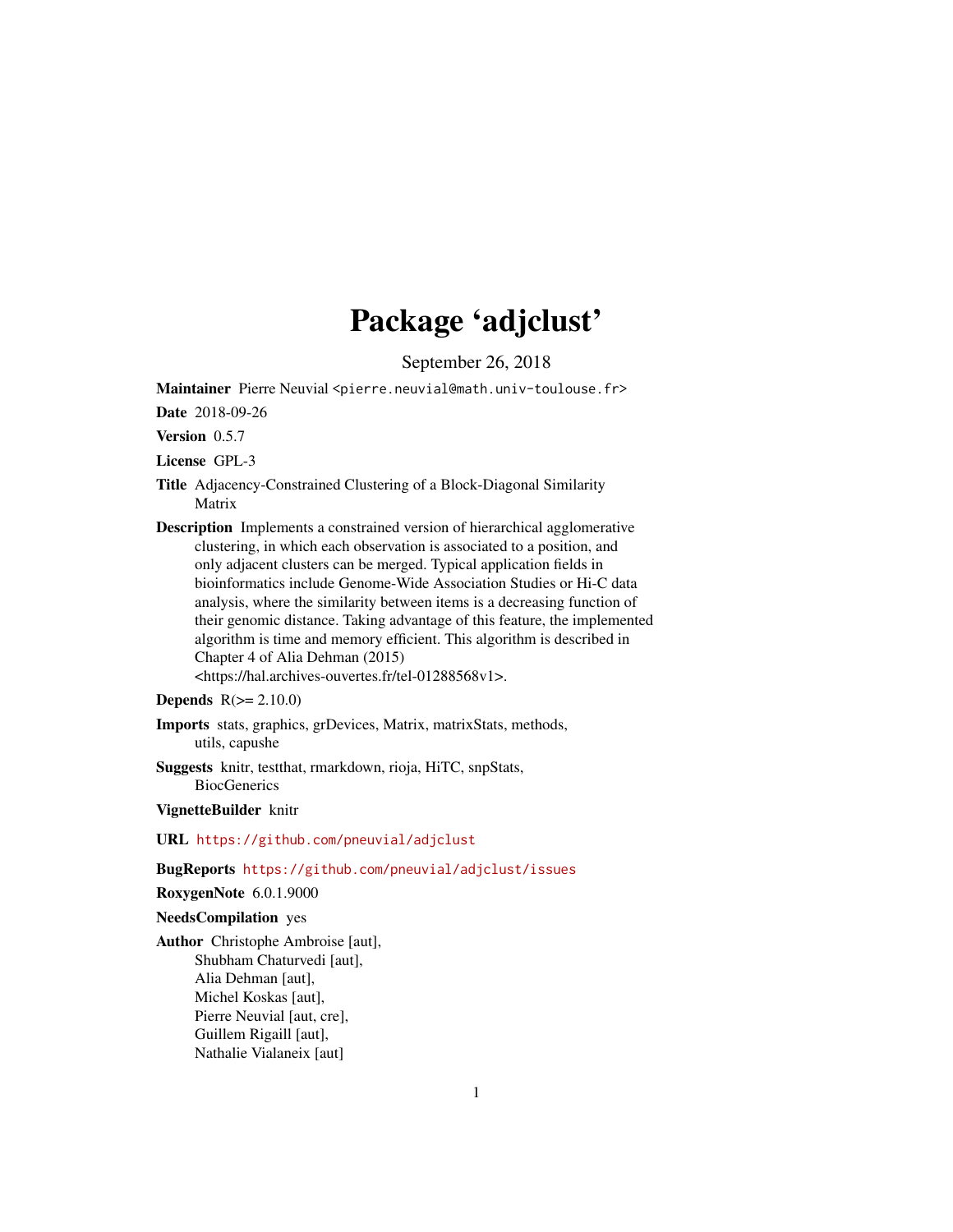<span id="page-1-0"></span>Repository CRAN Date/Publication 2018-09-26 21:00:03 UTC

### R topics documented:

| Index |  |  |  |  |  |  |  |  |  |  |  |  |  |  |  |  |  |  |
|-------|--|--|--|--|--|--|--|--|--|--|--|--|--|--|--|--|--|--|

<span id="page-1-1"></span>

| adjClust |  |
|----------|--|
|          |  |

**Adjacency-constrained Clustering** 

#### Description

Adjacency-constrained hierarchical agglomerative clustering

#### Usage

```
adjClust(mat, type = c("similarity", "dissimilarity"), h = ncol(mat) - 1)
```
#### Arguments

| mat  | A similarity matrix or a dist object                                              |
|------|-----------------------------------------------------------------------------------|
| type | Type of matrix: similarity or dissimilarity. Defaults to "similarity"             |
| h.   | band width. It is assumed that the similarity between two items is 0 when these   |
|      | items are at a distance of more than band width h. Default value is nool (mat) -1 |

#### Details

Adjacency-constrained hierarchical agglomerative clustering (HAC) is HAC in which each observation is associated to a position, and the clustering is constrained so as only adjacent clusters are merged. These methods are useful in various application fields, including ecology (Quaternary data) and bioinformatics (e.g., in Genome-Wide Association Studies (GWAS)).

This function is a fast implementation of the method that takes advantage of sparse similarity matrices (i.e., that have 0 entries outside of a diagonal band of width h). The method is fully described in (Dehman, 2015) and based on a kernel version of the algorithm. The different options for the implementation are available in the package vignette entitled "Notes on CHAC implementation in adjclust".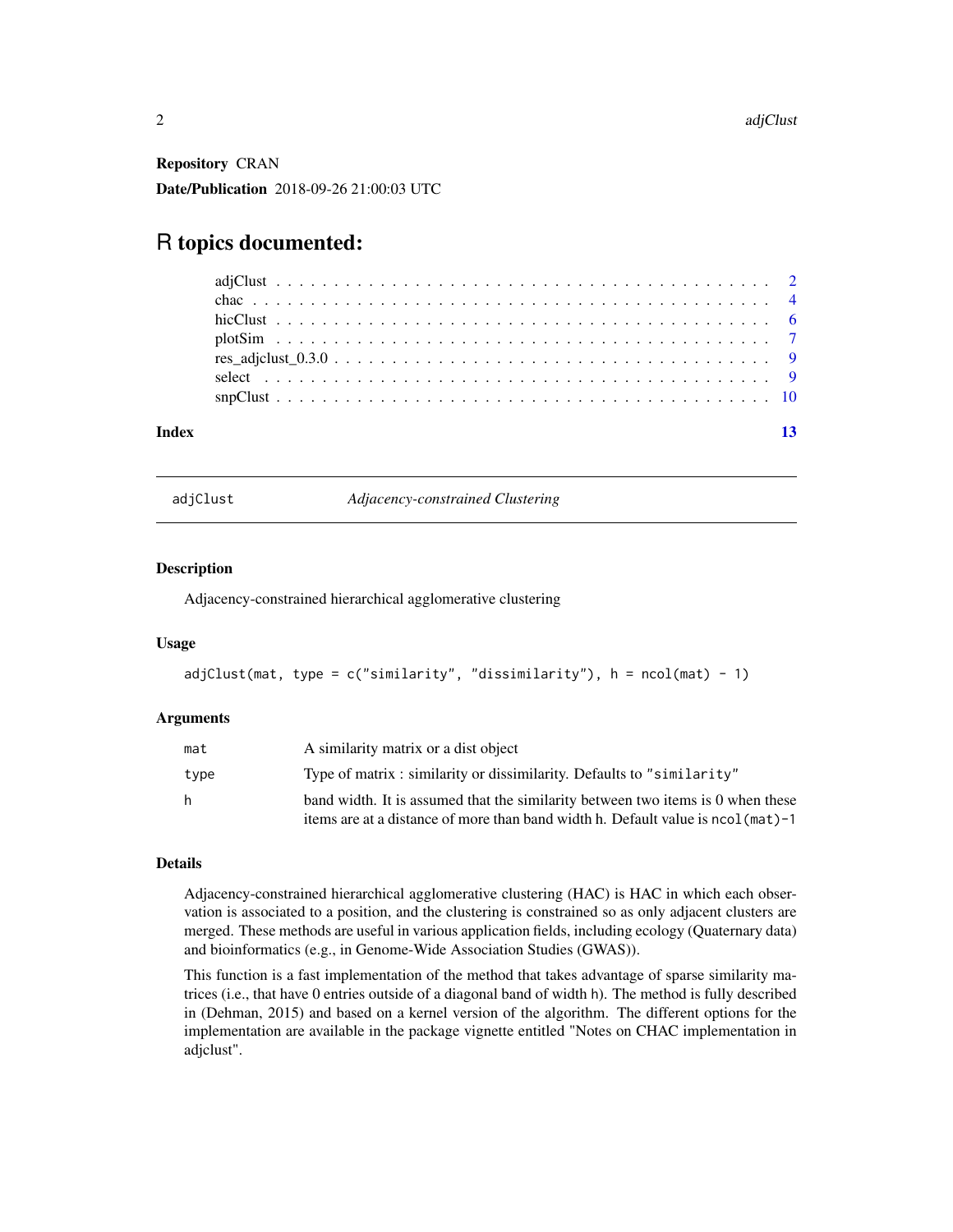#### <span id="page-2-0"></span>adjClust 3

#### Value

An object of class [chac](#page-3-1) which describes the tree produced by the clustering process. The object a list with the same elements as an object of class [chac](#page-3-1) (merge, height, order, labels, call, method, dist.method), and an extra element mat: the data on which the clustering is performed, possibly after pre-transformations described in the vignette entitled "Notes on CHAC implementation in adjclust".

#### References

Dehman A. (2015) *Spatial Clustering of Linkage Disequilibrium Blocks for Genome-Wide Association Studies*, PhD thesis, Universite Paris Saclay.

#### See Also

[snpClust](#page-9-1) to cluster SNPs based on linkage disequilibrium

[hicClust](#page-5-1) to cluster Hi-C data

#### Examples

```
sim <- matrix(
c(1.0, 0.1, 0.2, 0.3,
 0.1, 1.0 ,0.4 ,0.5,
  0.2, 0.4, 1.0, 0.6,
  0.3, 0.5, 0.6, 1.0), nrow = 4)
## similarity, full width
fit1 <- adjClust(sim, "similarity")
plot(fit1)
## similarity, h < p-1
fit2 <- adjClust(sim, "similarity", h = 2)
plot(fit2)
## dissimilarity
dist <- as.dist(sqrt(2-(2*sim)))
## dissimilarity, full width
fit3 <- adjClust(dist, "dissimilarity")
plot(fit3)
## dissimilarity, h < p-1
fit4 <- adjClust(dist, "dissimilarity", h = 2)
plot(fit4)
```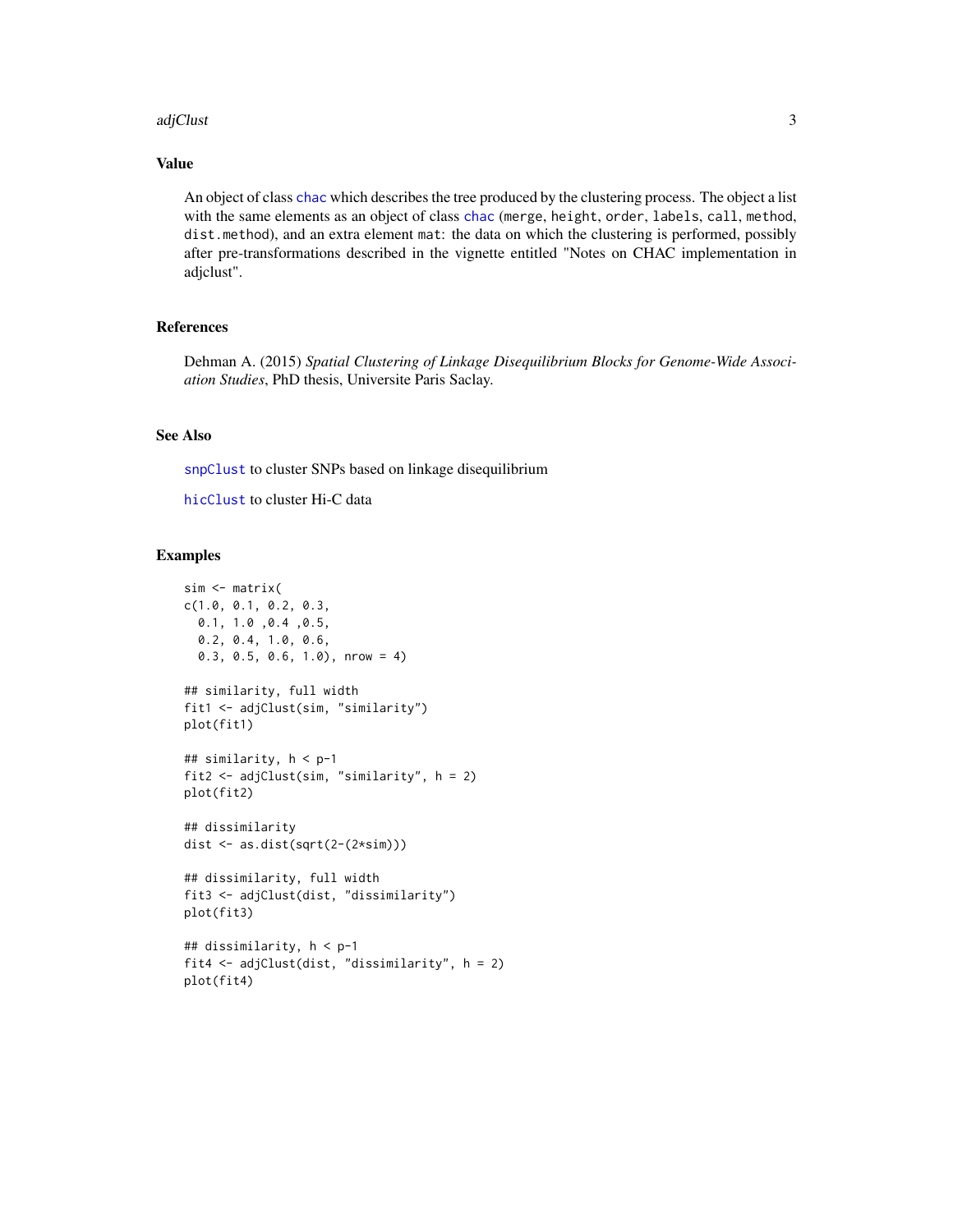<span id="page-3-1"></span><span id="page-3-0"></span>

#### <span id="page-3-2"></span>Description

S3 class for Constrained Hierarchical Agglomerative Clustering results

#### Usage

```
## S3 method for class 'chac'
as.hclust(x, \ldots)## S3 method for class 'chac'
print(x, \ldots)## S3 method for class 'chac'
head(x, \ldots)## S3 method for class 'chac'
summary(object, ...)
## S3 method for class 'chac'
plot(x, y, ..., mode = c("standard", "corrected", "total-disp",
  "within-disp", "average-disp"), nodeLabel = FALSE)
diagnose(x, graph = TRUE, verbose = TRUE)correct(x)
cutree.chac(tree, k = NULL, h = NULL)
```

| x, object, tree |                                                                                                                                                       |
|-----------------|-------------------------------------------------------------------------------------------------------------------------------------------------------|
|                 | an object of class 'chac'                                                                                                                             |
| $\cdot$         | for plot, arguments passed to the function plot, dendrogram. Default values<br>for type and leaflab are respectively set to "triangle" and "none"     |
| y               | not used                                                                                                                                              |
| mode            | type of dendrogram to plot (see Details). Default to "standard"                                                                                       |
| nodeLabel       | (logical) whether the order of merging has to be displayed or not. nodeLabel=TRUE<br>prints orders of fusion at corresponding nodes. Default to FALSE |
| graph           | (logical) whether the diagnostic plot has to be displayed or not. Default to TRUE                                                                     |
| verbose         | (logical) whether to print a summary of the result or not. Default to TRUE                                                                            |
| k               | an integer scalar or vector with the desired number of groups                                                                                         |
| h               | numeric scalar or vector with heights where the tree should be cut. Only avail-<br>able when the heights are increasing                               |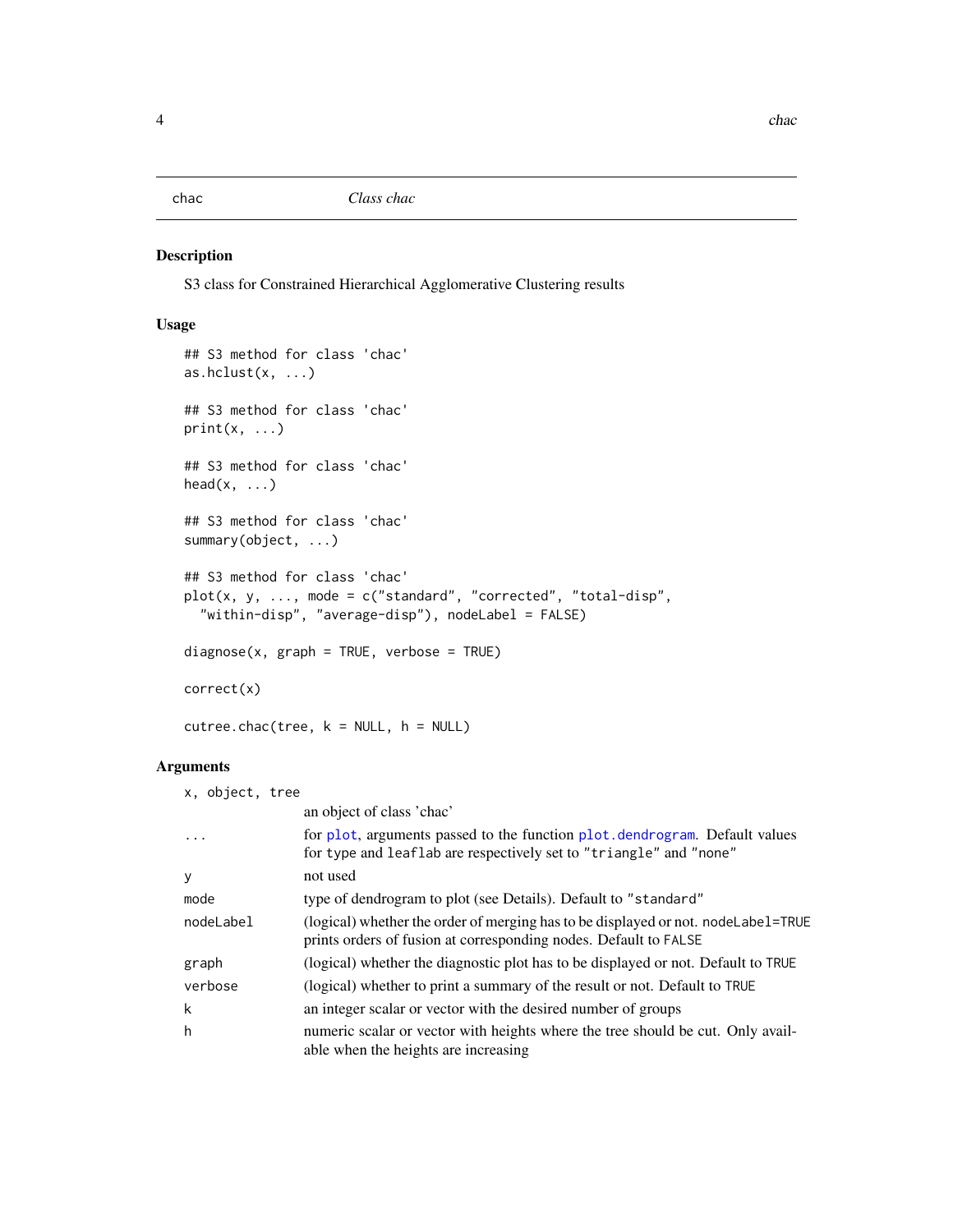<span id="page-4-0"></span>chac 5 and 5 and 5 and 5 and 5 and 5 and 5 and 5 and 5 and 5 and 5 and 5 and 5 and 5 and 5 and 5 and 5 and 5 and 5 and 5 and 5 and 5 and 5 and 5 and 5 and 5 and 5 and 5 and 5 and 5 and 5 and 5 and 5 and 5 and 5 and 5 and 5

#### Details

When  $plot$ , chac is called with mode = "standard", the standard dendrogram is plotted, even though, due to contingency constrains, some branches are reversed (decreasing merges). When [plot.chac](#page-3-2) is called with mode = "corrected", a correction is applied to original heights so as to have only non decreasing merges). It does not change the result of the clustering, only the look of the dendrogram for easier interpretation.

Other modes are provided that correspond to different alternatives described in Grimm (1987):

• in mode = "within-disp", heights correspond to within-cluster dispersion, *i.e.*, for a corresponding cluster, its height is

$$
I(C) = \sum_{i \in C} d(i, g_C)
$$

where d is the dissimilarity used to cluster objects and  $g_C$  is the center of gravity of cluster C. In this case, heights are always non decreasing;

- in mode = "total-disp", heights correspond to the total within-cluster dispersion. It is obtained from mode = "standard" by the cumulative sum of its heights. In this case, heights are always non decreasing;
- in mode = "average-disp", heights correspond to the within-cluster dispersion divided by the cluster size. In this case, there is no guaranty that the heights are non decreasing. When reversals are detected, a warning is printed to advice the user to change the mode of the representation.

Grimm (1987) indicates that heights as provided by mode = "within-disp" are highly dependent on cluster sizes and that the most advisable representation is the one provided by mode = "total-disp". Further details are provided in the vignette "Notes on CHAC implementation in adjclust".

#### Value

The function plot.chac displays the dendrogram and additionally invisibly returns an object of class [dendrogram](#page-0-0) with heights as specified by the user through the option mode.

[diagnose](#page-3-2) invisibly exports a data frame with the numbers of decreasing merges described by the labels of the clusters being merged at this step and at the previous one, as well as the corresponding merge heights.

The function [correct](#page-3-2) returns a chac objects with modified heights so as they are increasing. The new heights are calculated in an way identical to the option mode = "corrected" of the function plot.chac (see Details). In addition, the chac object has its field method modified from adjClust to adjClust-modified.

The function [cutree.chac](#page-3-2) returns the clustering with k groups or with the groups obtained by cutting the tree at height h. If the heights are not increasing, the cutting of the tree is based on the corrected heights as provided by the function correct.

#### References

Grimm, E.C. (1987) CONISS: a fortran 77 program for stratigraphically constrained analysis by the method of incremental sum of squares. *Computer & Geosciences*, 13(1), 13-35.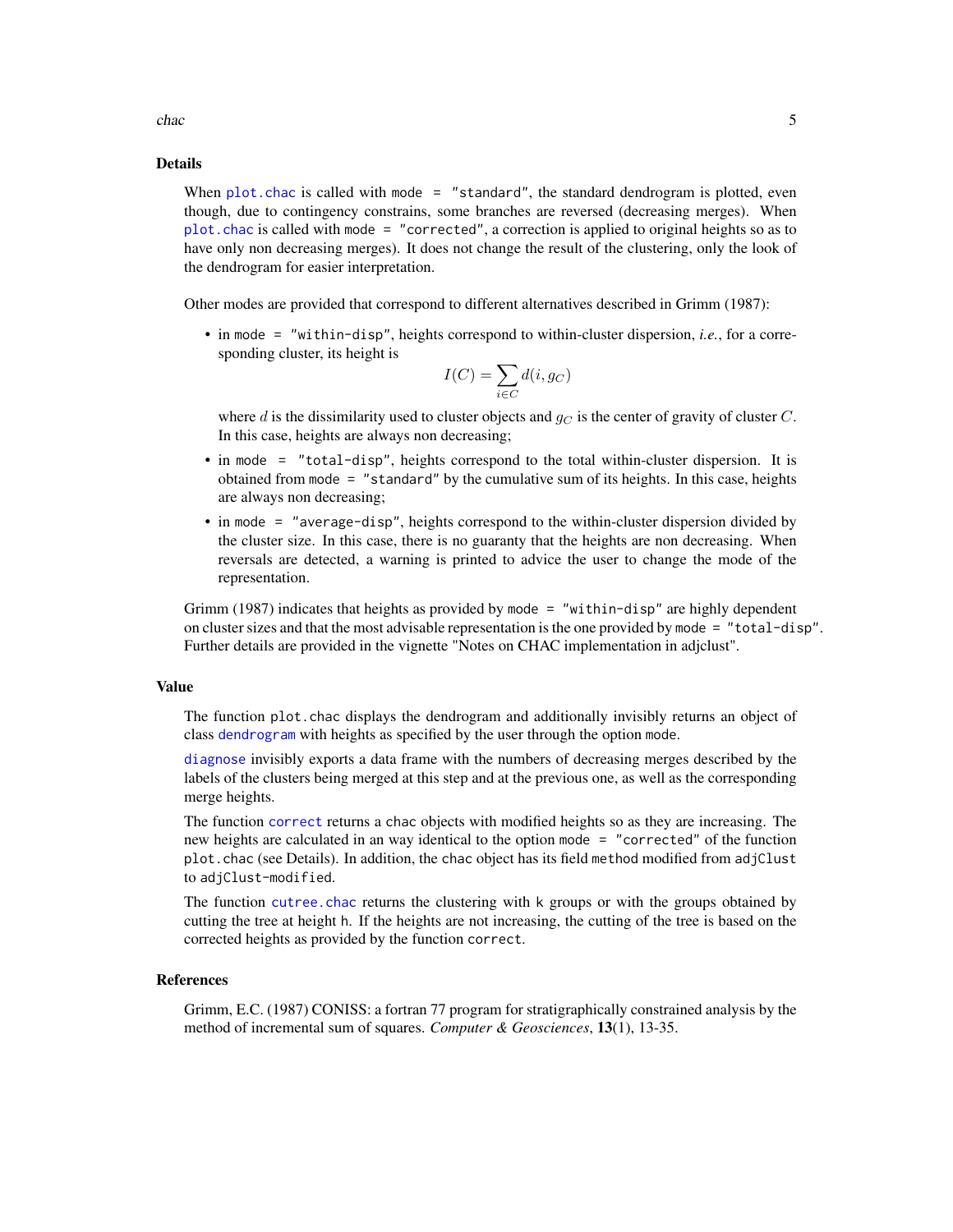<span id="page-5-1"></span><span id="page-5-0"></span>

#### Description

Adjacency-constrained hierarchical agglomerative clustering of Hi-C contact maps

#### Usage

 $hicClust(x, h = NULL, log = FALSE, ...)$ 

#### Arguments

| $\mathsf{x}$ | either: 1. A pxp contact sparse or dense matrix (classes matrix, Matrix, dscMa-                                                                                                       |
|--------------|---------------------------------------------------------------------------------------------------------------------------------------------------------------------------------------|
|              | trix, dgTMatrix, dgCMatrix, dgeMatrix). Its entries are the number of counts of                                                                                                       |
|              | physical interactions observed between all pairs of loci. 2. An object of class                                                                                                       |
|              | HiTC::HTCexp. The corresponding Hi-C data is stored as a Matrix::dsCMatrix                                                                                                            |
|              | object in the intidata slot. 3. A text file path with one line per pair of loci for                                                                                                   |
|              | which an interaction has been observed (in the format: locus1 <tab>locus2<tab>signal)</tab></tab>                                                                                     |
|              | or a matrix or data frame with similar data (3 columns).                                                                                                                              |
| h            | band width. If not provided, h is set to default value ' $p-1'$ .                                                                                                                     |
| log          | logical. Whether to log-transform the count data. Default to FALSE.                                                                                                                   |
| .            | further arguments to be passed to read, table function when $x$ is a text file<br>name. If not provided, the text file is supposed to be separated by tabulations,<br>with no header. |

#### Details

Adjacency-constrained hierarchical agglomerative clustering (HAC) is HAC in which each observation is associated to a position, and the clustering is constrained so as only adjacent clusters are merged. Genomic regions (loci) are clustered according to information provided by high-throughput conformation capture data (Hi-C).

#### Value

An object of class [chac](#page-3-1).

#### References

Dehman A. (2015) *Spatial Clustering of Linkage Disequilibrium Blocks for Genome-Wide Association Studies*, PhD thesis, Universite Paris Saclay.

Servant N. *et al* (2012). *HiTC : Exploration of High-Throughput 'C' experiments. Bioinformatics*.

#### See Also

[adjClust](#page-1-1) [HTCexp](#page-0-0)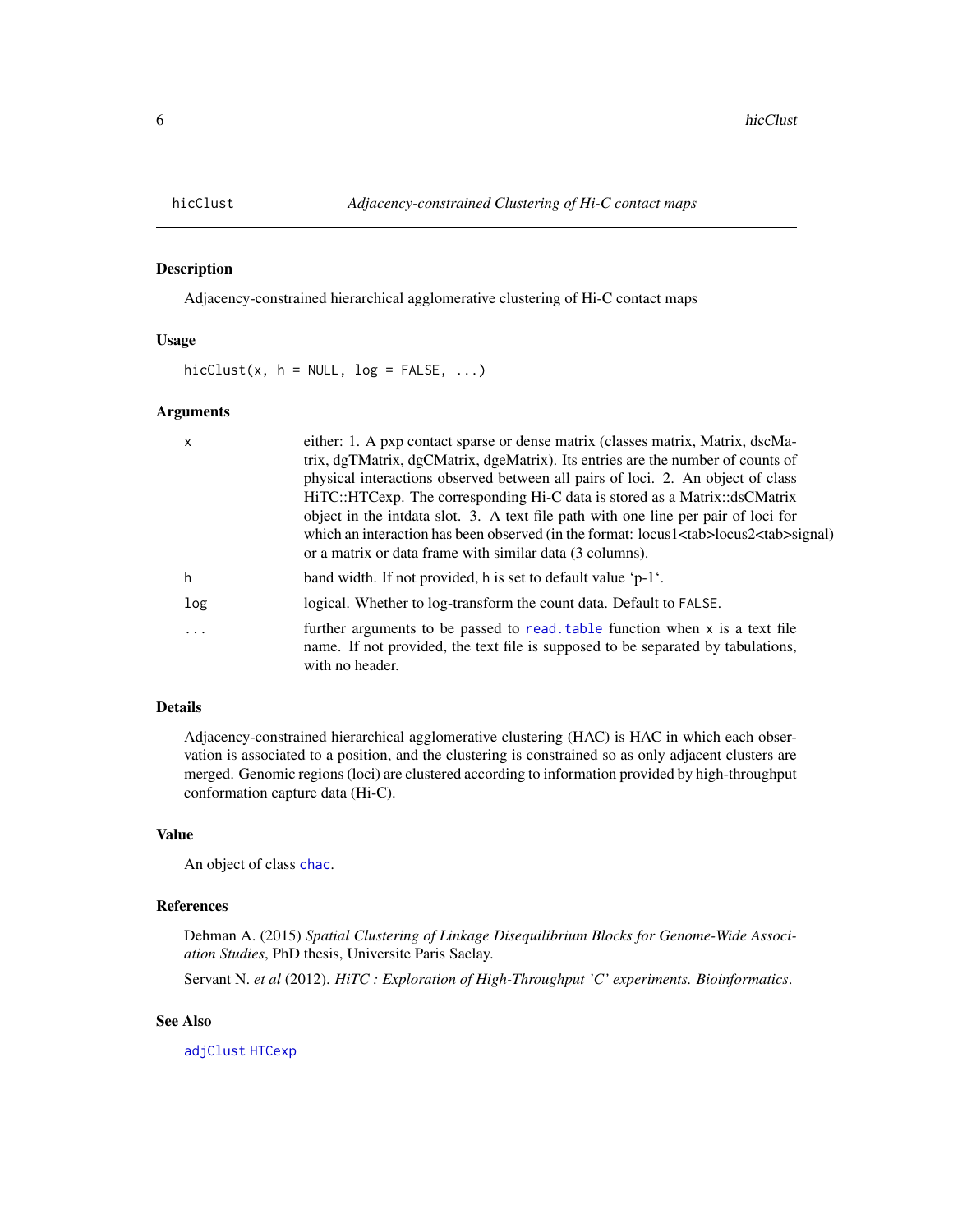#### <span id="page-6-0"></span>plotSim and the contract of the contract of the contract of the contract of the contract of the contract of the contract of the contract of the contract of the contract of the contract of the contract of the contract of th

#### Examples

```
# input as HiTC::HTCexp object
## Not run:
if (require("HiTC", quietly = TRUE)) {
 load(system.file("extdata", "hic_imr90_40_XX.rda", package = "adjclust"))
  res1 <- hicClust(hic_imr90_40_XX)
}
## End(Not run)
# input as Matrix::dsCMatrix contact map
## Not run:
mat <- HiTC::intdata(hic_imr90_40_XX)
res2 <- hicClust(mat)
## End(Not run)
# input as text file
res3 <- hicClust(system.file("extdata", "sample.txt", package = "adjclust"))
```
plotSim *Plot (dis)similarity matrix*

#### Description

Heatmap of the (dis)similarity matrix

#### Usage

```
plotSim(mat, type = c("similarity", "dissimilarity"), clustering = NULL,
  dendro = NULL, palette = heat.colors, breaks = 10, log = TRUE, h = p- 1, stats = c("R.squared", "D.prime"), main = NULL,
  col.clust = "darkblue", \text{lwd.clust} = 2, \text{xxis} = FALSE, \text{maxis} = 10)
```

| mat        | matrix to plot. It can be of class 'matrix', 'dgCMatrix', 'dsCMatrix', 'dist',<br>'HTCexp', 'snpMatrix'.                                                                                                                 |
|------------|--------------------------------------------------------------------------------------------------------------------------------------------------------------------------------------------------------------------------|
| type       | input matrix type. Can be either "similarity" or "dissimilarity" (kernels<br>are supposed to be of type "similarity").                                                                                                   |
| clustering | vector of length the number of rows (columns) of the matrix that contains a con-<br>tiguity constrained clustering (as provided by select for instance). If supplied<br>the clustering is superimposed over the heatmap. |
| dendro     | chac object as provided, e.g., by the function adjClust (or any of the other<br>wrappers).                                                                                                                               |
| palette    | color palette. Default to heat. colors                                                                                                                                                                                   |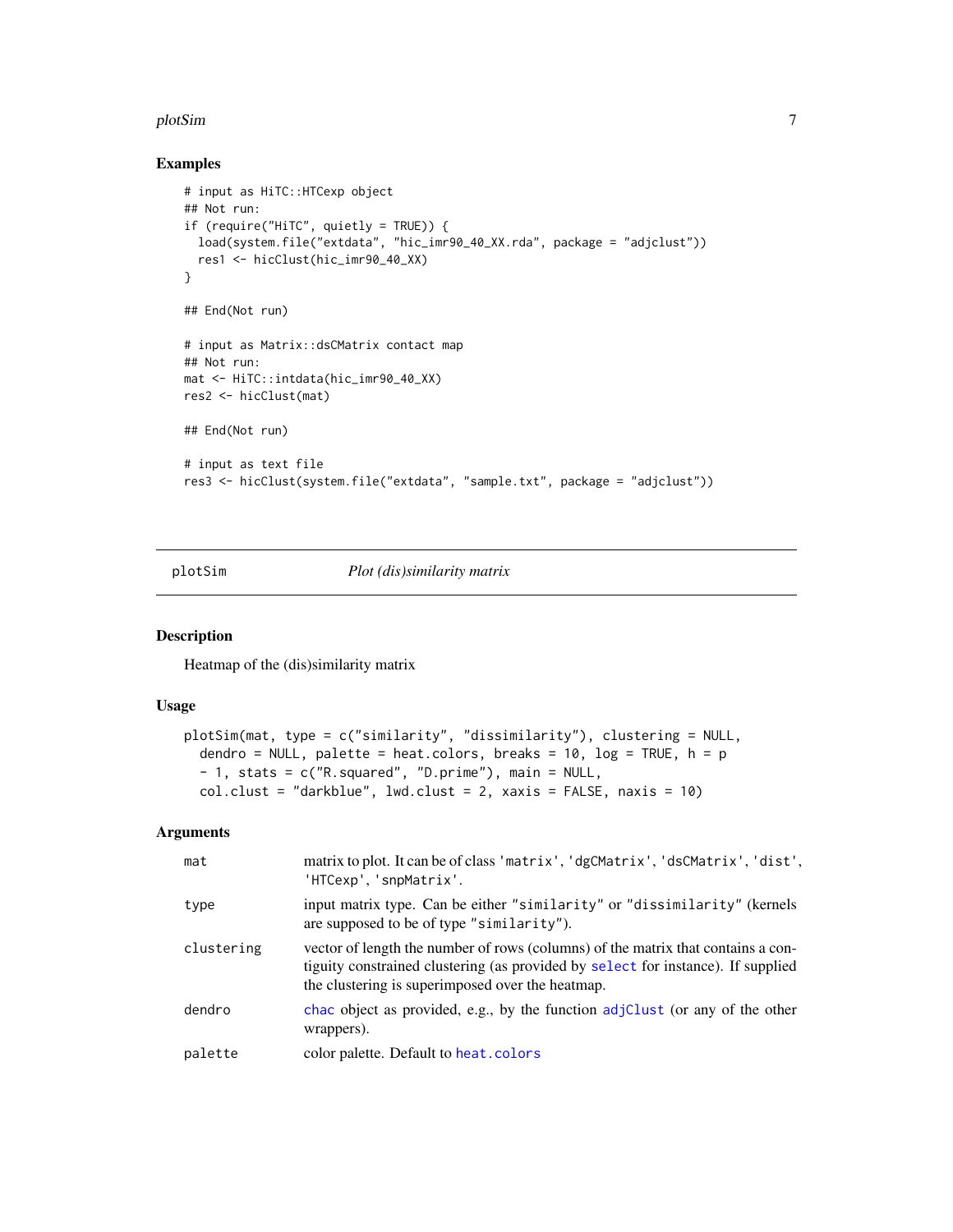<span id="page-7-0"></span>

| breaks    | number of breaks used to set colors from the palette. Those are based on the<br>quantiles of the matrix entries and for skewed distributions the actual number<br>used to set the palette can be lower than breaks. |
|-----------|---------------------------------------------------------------------------------------------------------------------------------------------------------------------------------------------------------------------|
| log       | logical. Should the breaks be based on log-scaled values of the matrix entries.<br>Default to TRUE.                                                                                                                 |
| h         | if mat is of class "snpMatrix", band parameter used to compute the linkage<br>$desiquilibrium$ (see $1d$ ).                                                                                                         |
| stats     | if mat is of class "snpMatrix", type of linkage desiquilibrium measure (see $1d$ ).                                                                                                                                 |
| main      | graphic title.                                                                                                                                                                                                      |
| col.clust | color for the borders of the clusters (if clustering is provided).                                                                                                                                                  |
| lwd.clust | line width for the borders of the clusters (if clustering is provided).                                                                                                                                             |
| xaxis     | logical. Should a x-axis be displayed? Default to FALSE                                                                                                                                                             |
| naxis     | number of breaks to display on the x-axis. For HTCexp objects, the axis is dis-<br>played in terms of Mpb and for the other types of input, it is displayed in terms<br>of bin number. Default to 10.               |

#### Details

This function produces a heatmap for the used (dis)similarity matrix that can be used as a diagnostic plot to check the consistency between the obtained clustering and the original (dis)similarity

#### See Also

#### [select](#page-8-1), [adjClust](#page-1-1)

#### Examples

```
# input as HiTC::HTCexp object
## Not run:
if (require("HiTC", quietly = TRUE)) {
  load(system.file("extdata", "hic_imr90_40_XX.rda", package = "adjclust"))
  plotSim(hic_imr90_40_XX)
  # with a constrained clustering
  res <- hicClust(hic_imr90_40_XX, log = TRUE)
  selected.capushe <- select(res)
  plotSim(hic_imr90_40_XX, clustering = selected.capushe, xaxis = TRUE)
  plotSim(hic_imr90_40_XX, clustering = selected.capushe, dendro = res)
}
## End(Not run)
plotSim(dist(iris[ ,1:4]), log = FALSE)
```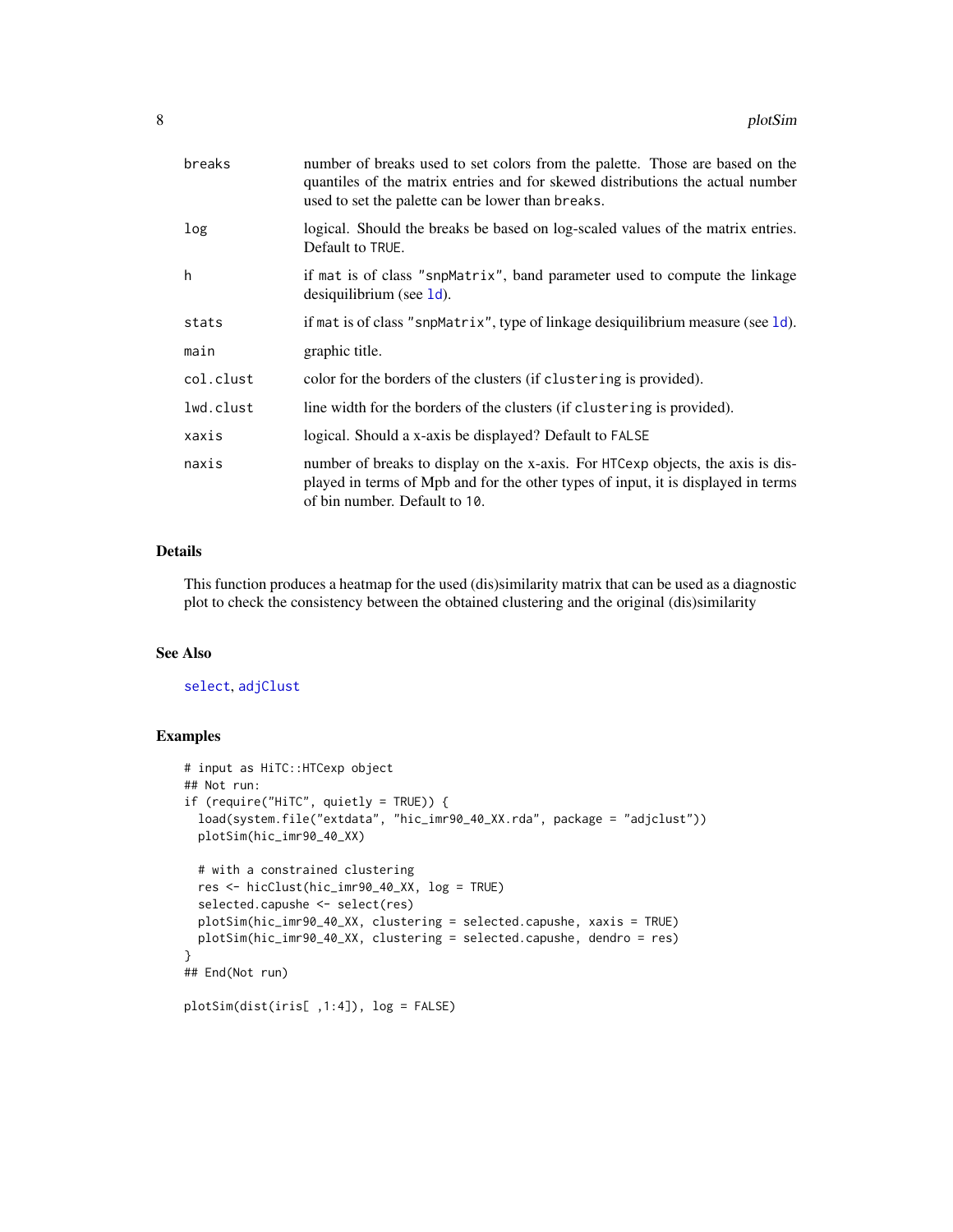<span id="page-8-0"></span>res\_adjclust\_0.3.0 *Results obtained from a primitive version of the package*

#### Description

An 'hclust' object obtained from a primitive version of the package

#### Usage

```
res_adjclust_0.3.0
```
#### Format

An object of class 'hclust'.

#### Source

adjClust v <= 0.3.0. See script 'inst/system/create\_prevfit.R'

<span id="page-8-1"></span>

| Clustering selection<br>select |
|--------------------------------|
|--------------------------------|

#### Description

Clustering selection from a chac object with the slope heuristic or the broken stick heuristic

#### Usage

```
select(x, type = c("capushe", "bstick"), k.max = NULL, graph = FALSE,pct = 0.15)
```

| $\mathsf{x}$ | an object of class 'chac'                                                                                                                                                                                                                                      |
|--------------|----------------------------------------------------------------------------------------------------------------------------------------------------------------------------------------------------------------------------------------------------------------|
| type         | model selection approach between slope heuristic ("capushe") and broken stick<br>approach ("bstick")                                                                                                                                                           |
| k.max        | maximum number of clusters that can be selected. Default to NULL, in which<br>case it is set to $\min(\max(100, \frac{n}{\log(n)}), \frac{n}{2})$ where <i>n</i> is the number of objects to<br>be clustered for capushe and to $n$ for the broken stick model |
| graph        | logical. Whether the diagnostic plot for the capushe selection is displayed or<br>not. Default to FALSE                                                                                                                                                        |
| pct          | minimum percentage of points for the plateau selection in capushe selection.<br>See DDSE for further details                                                                                                                                                   |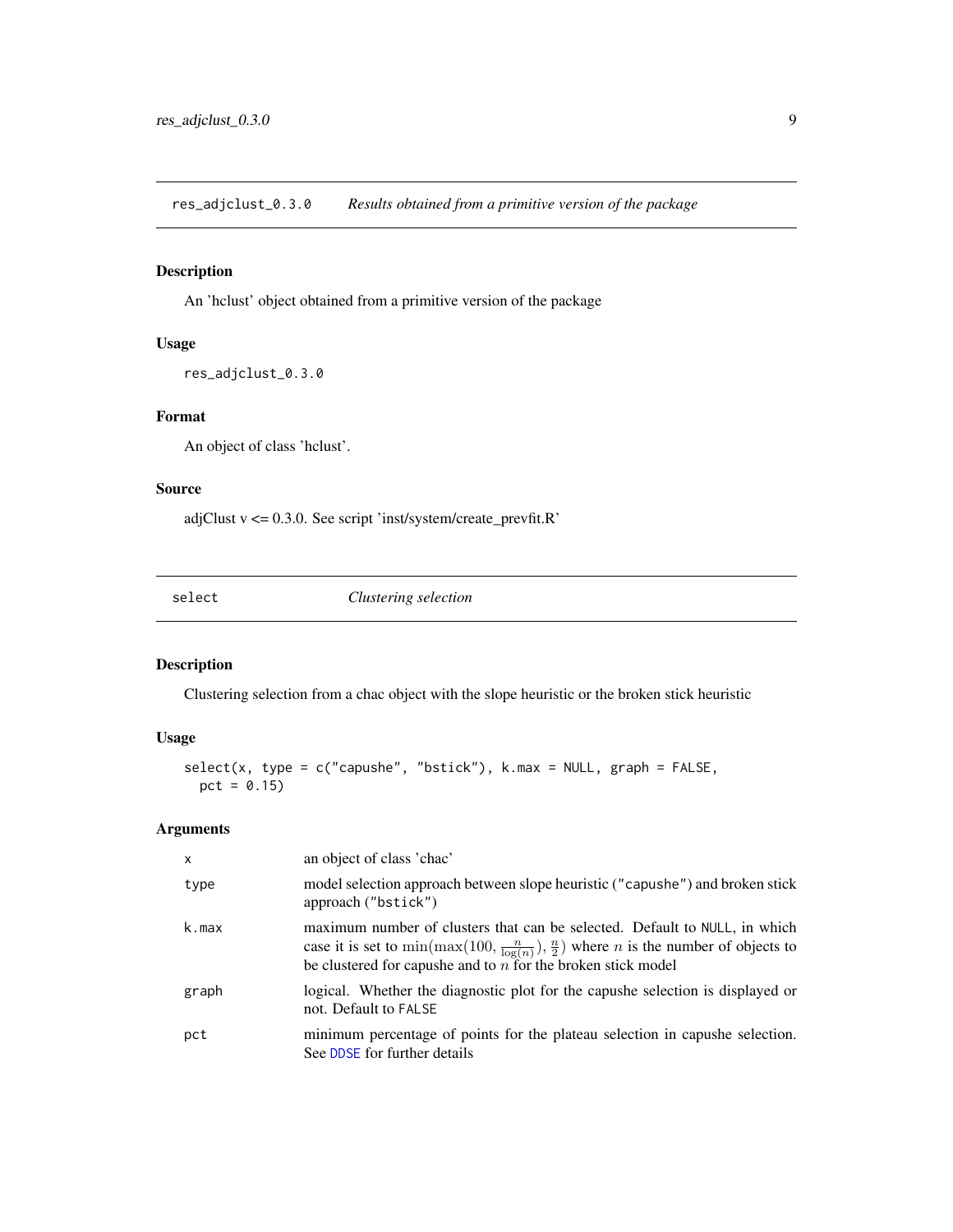#### <span id="page-9-0"></span>Value

The function returns the clustering selected by the slope heuristic, as implemented in the R package capushe.

#### References

Baudy, J.P., Maugis, C. and Michel, B. (2012) Slope heuristics: overview and implementation. *Statistics and Computing*, 22(2), 355-470. MacArthur, R.H. (1957) On the relative abundance of bird species. *Proceedings of the National Academy of Sciences*, 43, 293-295.

#### Examples

```
## Not run: if (require("HiTC", quietly = TRUE)) {
  load(system.file("extdata", "hic_imr90_40_XX.rda", package = "adjclust"))
  res <- hicClust(hic_imr90_40_XX, log = TRUE)
  selected.capushe <- select(res)
  table(selected.capushe)
  selected.bs <- select(res, type = "bstick")
  table(selected.bs)
}
## End(Not run)
res <- adjClust(dist(iris[ ,1:4]))
select.clust <- select(res, "bs")
table(select.clust)
```
<span id="page-9-1"></span>

| snpClust | Adjacency-constrained Clustering of Single Nucleotide Polymor- |  |  |  |
|----------|----------------------------------------------------------------|--|--|--|
|          | phisms                                                         |  |  |  |

#### Description

Adjacency-constrained hierarchical agglomerative clustering of Single Nucleotide Polymorphisms based on Linkage Disequilibrium

#### Usage

```
snpClust(x, h = ncol(x) - 1, stats = c("R.squared", "D.print"))
```

|   | either a genotype matrix of class SnpMatrix/matrix or a linkage disequilibrium |
|---|--------------------------------------------------------------------------------|
|   | matrix of class dgCMatrix. In the latter case the LD values are expected to be |
|   | in $[0.1]$                                                                     |
| h | band width. If not provided, h is set to default value 'p-1' where 'p' is the  |
|   | number of columns of x                                                         |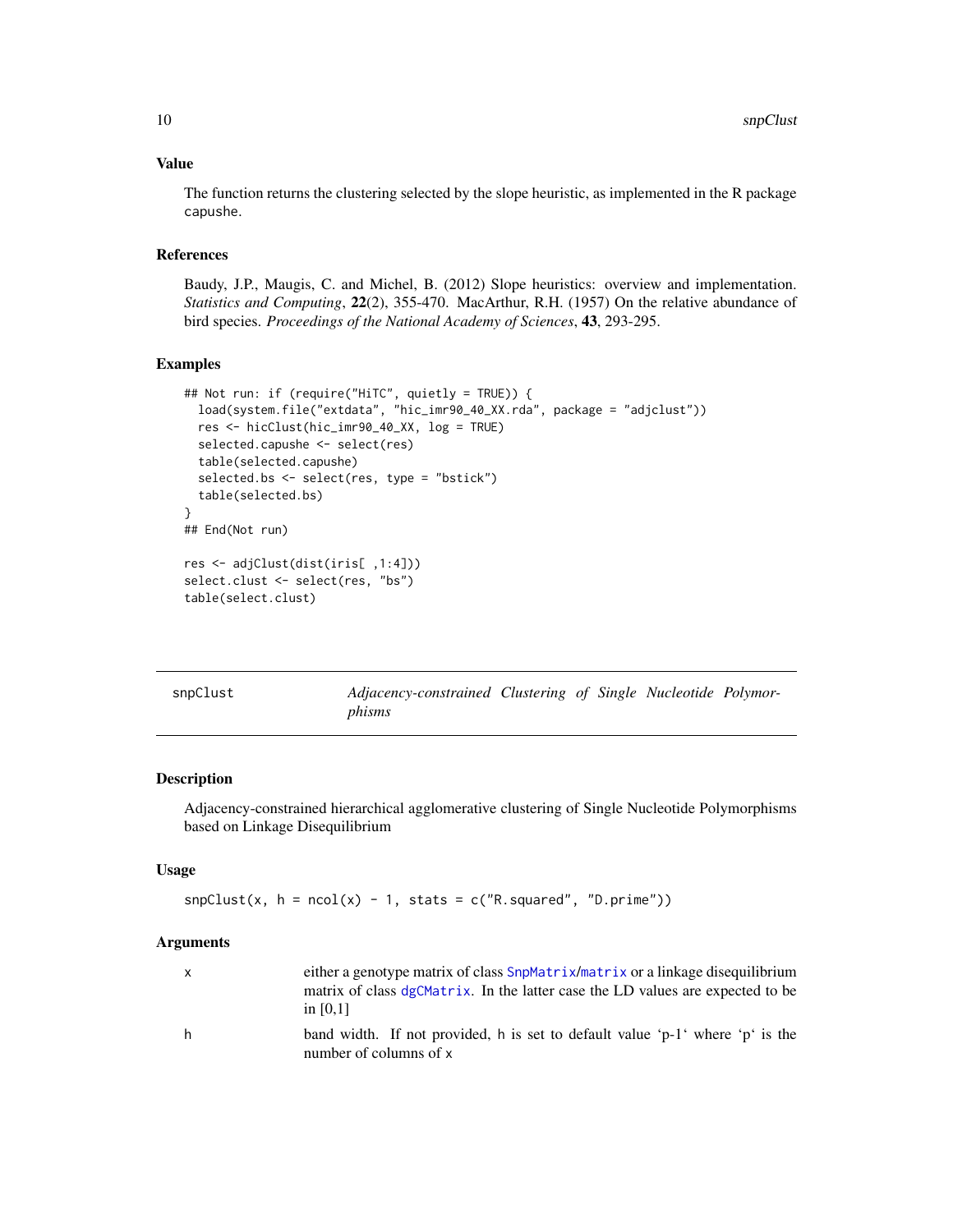#### <span id="page-10-0"></span> $\mathsf{spClust}$  11

stats a character vector specifying the linkage disequilibrium measures to be calculated (using the [ld](#page-0-0) function) when x is a genotype matrix. Only "R.squared" and "D.prime" are allowed, see Details.

#### **Details**

Adjacency-constrained hierarchical agglomerative clustering (HAC) is HAC in which each observation is associated to a position, and the clustering is constrained so as only adjacent clusters are merged. SNPs are clustered based on their similarity as measured by the linkage disequilibrium.

In the special case where genotypes are given as input and the corresponding LD matrix has missing entries, the clustering cannot be performed. This can typically happen when there is insufficient variability in the sample genotypes. In this special case, the indices of the SNP pairs which yield missing values are returned.

If x is of class [SnpMatrix](#page-0-0) or [matrix](#page-0-0), it is assumed to be a  $n \times p$  matrix of p genotypes for n individuals. This input is converted to a LD similarity matrix using the snpStats::1d. If  $x$  is of class [dgCMatrix](#page-0-0), it is assumed to be a (squared) LD matrix.

Clustering on a LD similarity other than "R.squared" or "D.prime" can be performed by providing the LD values directly as argument x. These values are expected to be in [0,1], otherwise they are truncated to  $[0,1]$ .

#### Value

An object of class [chac](#page-3-1) (when no LD value is missing)

#### References

Dehman A. (2015) *Spatial Clustering of Linkage Disequilibrium Blocks for Genome-Wide Association Studies*, PhD thesis, Universite Paris Saclay.

Dehman, A. Ambroise, C. and Neuvial, P. (2015). Performance of a blockwise approach in variable selection using linkage disequilibrium information. \*BMC Bioinformatics\* 16:148.

#### See Also

[adjClust](#page-1-1) [ld](#page-0-0)

#### Examples

```
## a very small example
if (requireNamespace("snpStats", quietly = TRUE)) {
 data(testdata, package = "snpStats")
 # input as snpStats::SnpMatrix
 fit1 <- snpClust(Autosomes[1:200, 1:5], h = 3, stats = "R.squared")
 # input as base::matrix
 fit2 <- snpClust(as.matrix(Autosomes[1:200, 1:5]), h = 3, stats = "R.squared")
 # input as Matrix::dgCMatrix
 ldres <- snpStats::ld(Autosomes[1:200, 1:5], depth = 3, stats = "R.squared")
```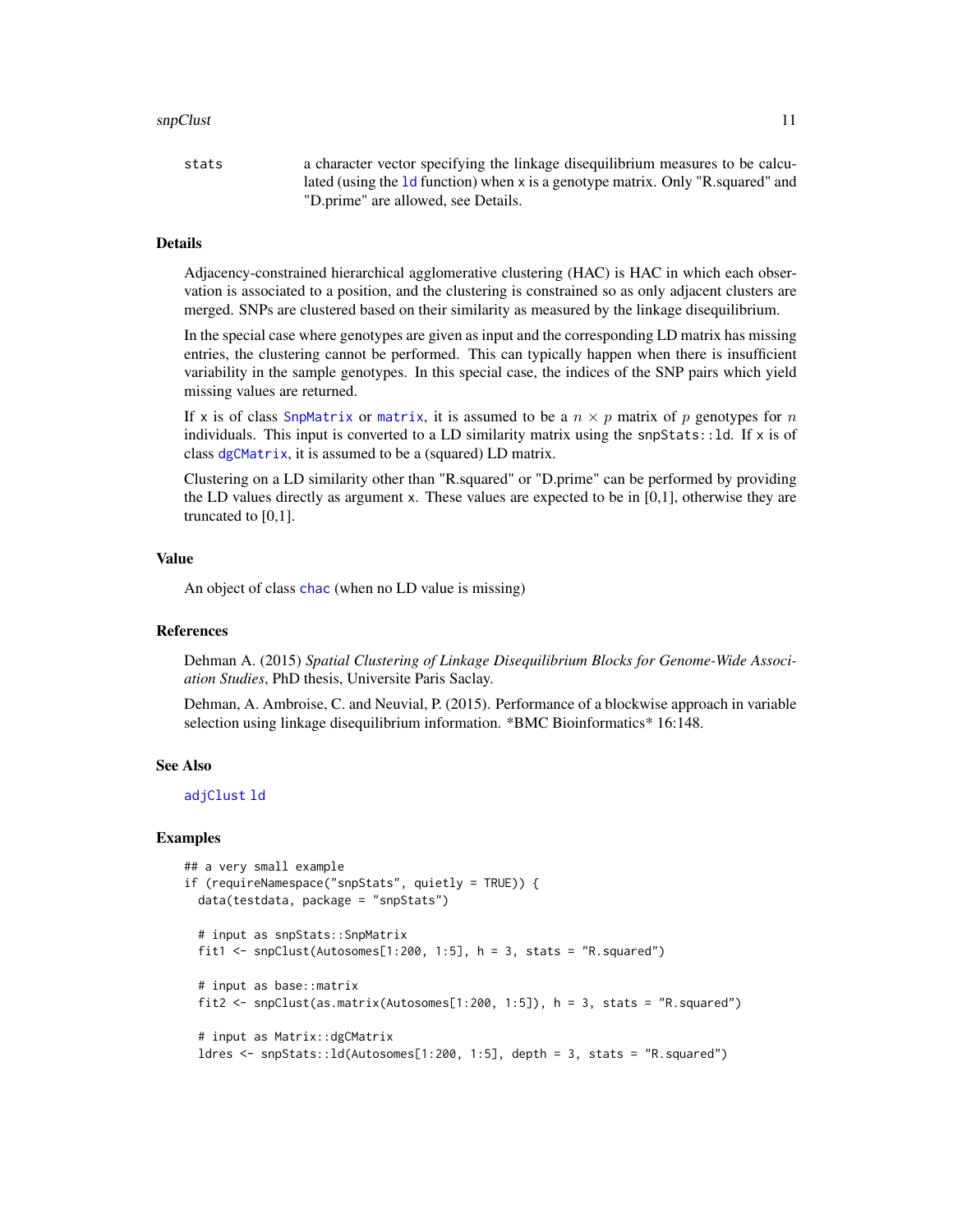12 snpClust

```
fit3 <- snpClust(ldres, 3)
}
```